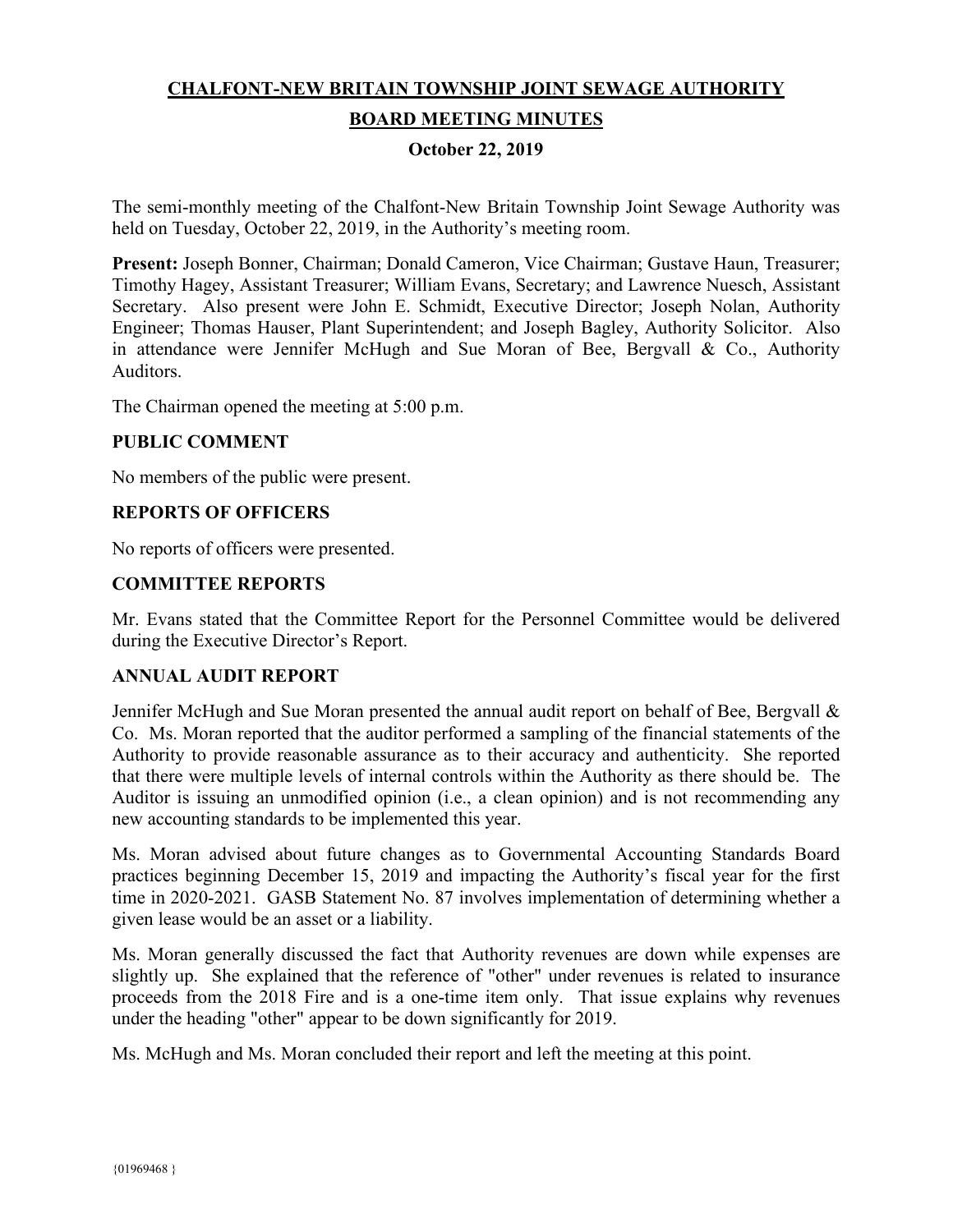#### **SUPERINTENDENT'S REPORT – Thomas Hauser**

Mr. Hauser reported that Treatment Plant operations were considered normal during the month of September. Close process monitoring and tweaking were necessary due to the No. 2 Aerator being out-of-service for repair through September 10.

Precipitation: 1.9 inches Average Daily Flow: 2.51 MGD Peak Day Flow: 3.10 MG

Process performance was normal. Nitrates were down and fecal coliforms were down.

In the plant routine maintenance was performed as scheduled. Repairs were completed on the No. 2 Aerator on September 10. On September 12, personnel discovered problems with the No. 4 Aerator i.e., a bearing in bad shape and the bearing support block moving causing extreme wear on other components. The No. 4 Aerator was shut down for repairs. It will probably be down for one month. The design on another aerator was being copied to fabricate parts to replace the bearing support block. Personnel are keeping ahead of fluctuating changes as a result of the No. 4 Aerator being out-of-service. There was a general discussion about ordering ferrous chloride and a delay of shipment of over 2 weeks, as well as communications between Mr. Hagey and Mr. Schmidt and the laboratory about process control.

A Board member asked a question about whether bearings on aerators are repaired or replaced when they go bad. Mr. Hauser answered that new ones are purchased.

There was a general discussion among the Board and Mr. Hauser regarding bearings "going bad".

The Board asked another question about how much capacity is lost with the No. 4 Aerator down. Mr. Hauser responded that 25% of aeration capacity is lost while the No. 4 Aerator is out-ofservice. He also advised however, that as the weather gets cooler, the 25% capacity is probably less critical.

In the collection system, pump station maintenance was performed. Weekly flow meters were read. Eleven final meter readings were read. The Cycle "C" deduct meter list was read. The School House Road project called for 67.5 inspection hours. Manholes were raised on Manor Drive and School House Road.

In response to a question about the number of deduct meters, Mr. Schmidt responded that there are about 50 deduct meters. Generally, such deduct meters are generally due to swimming pools and sprinkler systems. Mr. Schmidt also responded that all of the items referred to under the heading "read Cycle 'C' deduct meter list" may not all be deduct meters. Some on the list may also be consumption meters.

# **EXECUTIVE DIRECTOR'S REPORT – John Schmidt**

Mr. Schmidt presented a sewage capacity approval form for approval for a total of 5 EDU's for 202 North Main Street. Three new apartment units are being added to an existing apartment building and the calculation of necessary sewage capacity revealed a shortage of 2 EDU's in the use of the existing apartment building.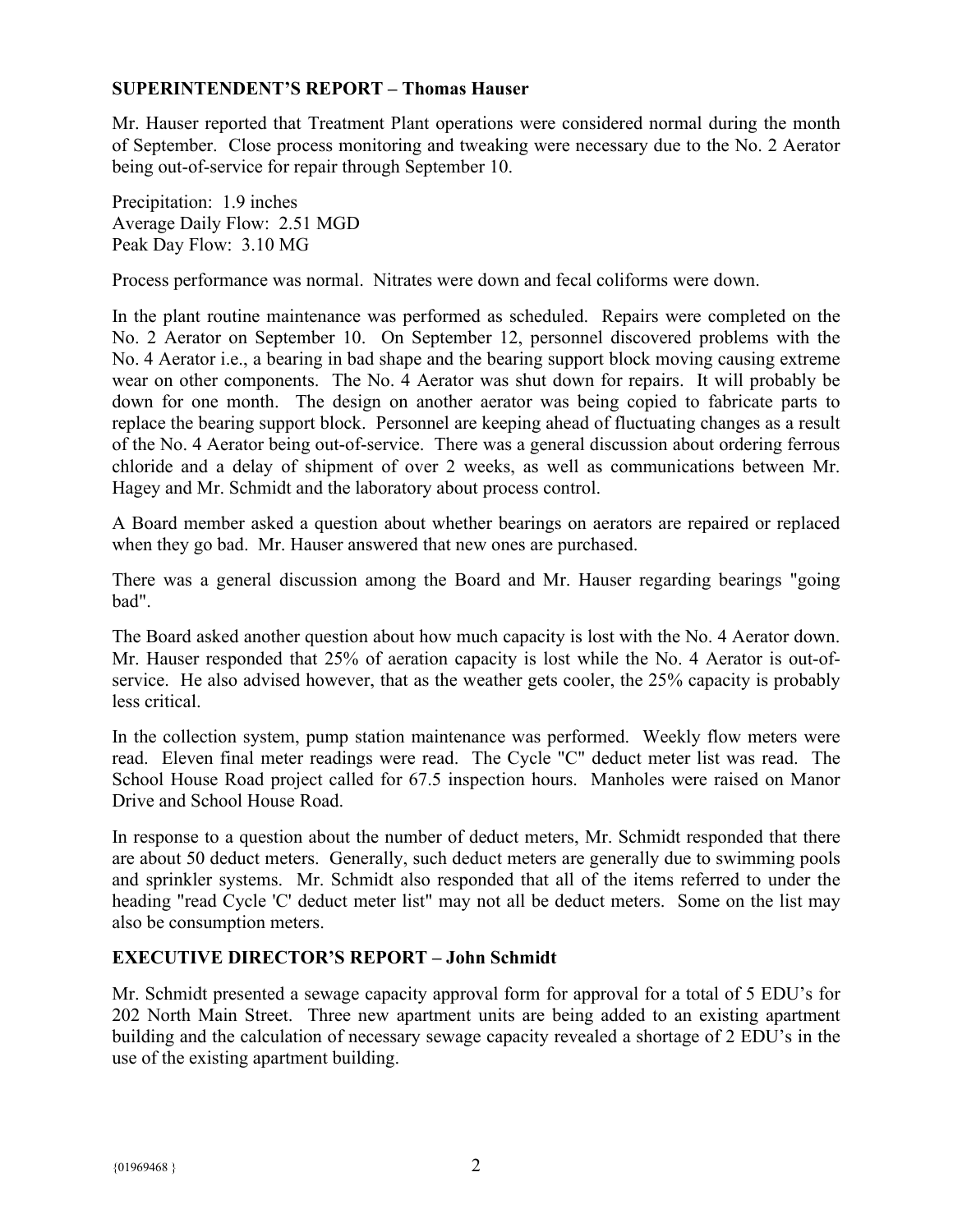**MOTION:** It was **MOVED** by Mr. Hagey and **SECONDED** by Mr. Cameron to approve the sewage capacity approval form for 5 EDU's for 202 North Main Street. The Motion was unanimously adopted.

Mr. Schmidt next presented a sewage capacity approval form for 30 South Limekiln Pike for 1 EDU for new construction of a single-family dwelling.

**MOTION:** It was **MOVED** by Mr. Haun and **SECONDED** by Mr. Hagey to approve sewage capacity for 30 South Limekiln Pike for 1 EDU. The Motion was unanimously adopted.

Mr. Schmidt, in conjunction with two Board members, interviewed a potential replacement to the road crew for an employee who is planning to retire. Mr. Evans and Mr. Hagey were the Board Members who interviewed the potential candidate. Both Board members and Mr. Schmidt are recommending the hiring of Jeffrey Dooley. Mr. Dooley previously worked for an electrical contractor in the part of the business involving backhoes, lift trucks and highway work. The candidate has a CDL and, subject to the normal conditions involved in hiring, the recommendation is to hire him.

**MOTION:** It was **MOVED** by Mr. Evans and **SECONDED** by Mr. Hagey to hire Jeffrey Dooley to the facility staff. The Motion was unanimously adopted.

Mr. Schmidt reported that he and the same two Board members had previously interviewed Blake Riggs for the electrician's position. Mr. Riggs' qualifications were discussed. The candidate previously interviewed could be brought on as a maintenance man and an electrician. Mr. Evans expressed concerns that if the candidate is not hired at this time that a good candidate could be lost to the marketplace.

**MOTION:** It was **MOVED** by Mr. Evans and **SECONDED** by Mr. Haun to authorize Mr. Schmidt to proceed with an offer of employment to Blake Riggs pending one final interview. The Motion was unanimously adopted.

Mr. Schmidt reminded the Board about a PMAA dinner scheduled for Thursday, November 14.

Mr. Schmidt asked for any changes to the October 8 Board meeting minutes. None were suggested.

There was a brief discussion regarding cyber security in general, and a discussion about the cost of insurance for same.

# **ENGINEER'S REPORT – Eric Rauch, P.E.**

Mr. Rauch provided an update on the dryer installation. CKS is waiting for submittals from the manufacturer to review for electrical and mechanical details. Authority staff held a meeting with the conveyor manufacturer. They are awaiting a proposal from the manufacturer which will be followed up with a purchase of conveyors on COSTARS.

Mr. Rauch proceeded to provide an update on the Pump Station No. 4 Project. Authority staff met with the two water authorities involved who recommended that the Authority bore underneath the existing water mains and insert a casing pipe. Mr. Rauch advised that there would be at least 6 easements which will be needed and CKS will be preparing the plans and legal descriptions for same. CKS is in the middle of doing field work for the Project.